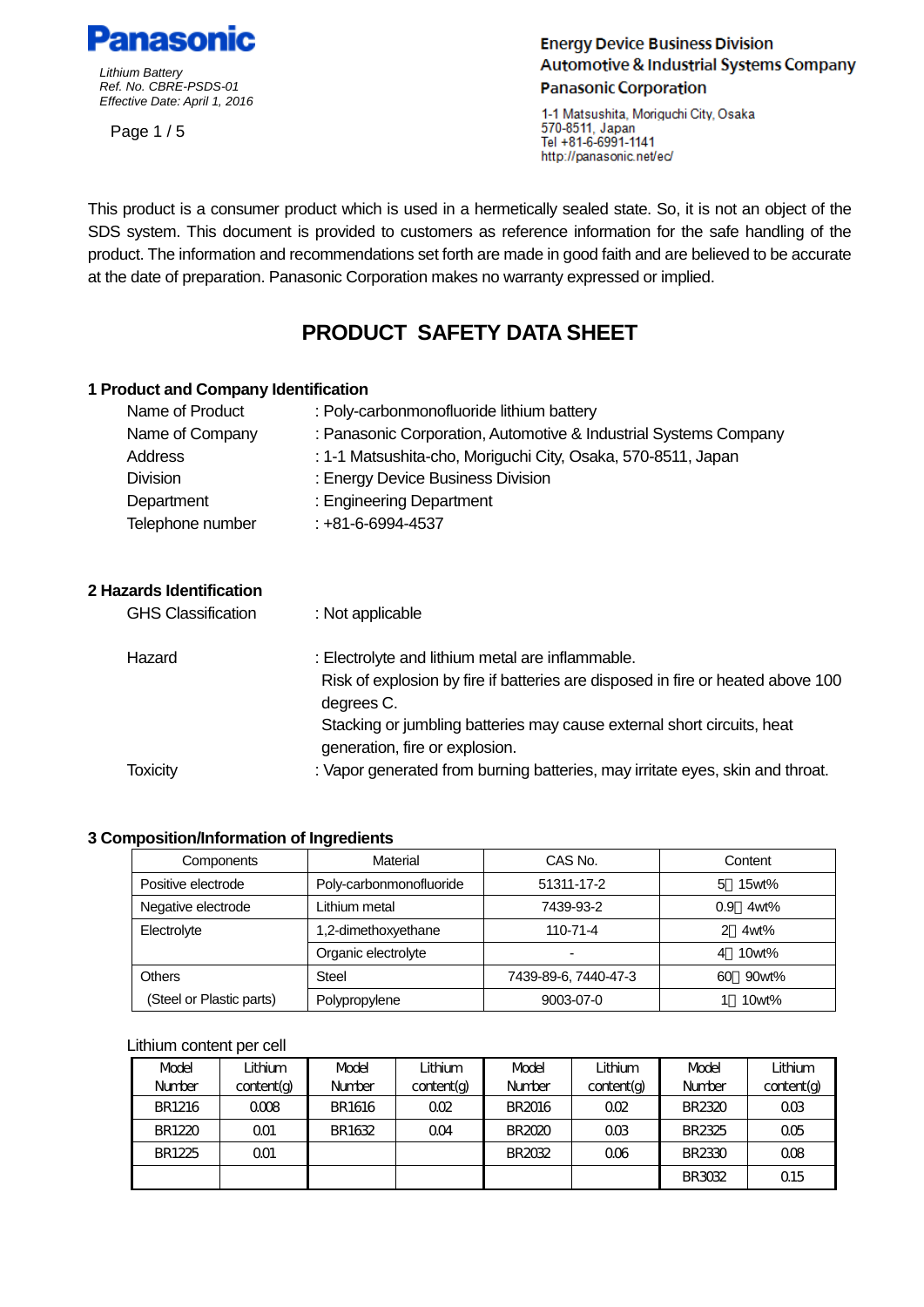

Page 2 / 5

**Energy Device Business Division Automotive & Industrial Systems Company Panasonic Corporation** 

1-1 Matsushita, Moriguchi City, Osaka 570-8511, Japan Tel +81-6-6991-1141 http://panasonic.net/ec/

## **4 First Aid Measures**

The product contains organic electrolyte. In case of electrolyte leakage from the battery, actions described below are required.

| Eye contact  | : Flush the eyes with plenty of clean water for at least 15 minutes immediately,<br>without rubbing. Get immediate medical treatment. If appropriate procedures<br>are not taken, this may cause eye injury. |
|--------------|--------------------------------------------------------------------------------------------------------------------------------------------------------------------------------------------------------------|
| Skin contact | : Wash the contact areas off immediately with plenty of water and soap. If<br>appropriate procedures are not taken, this may cause sores on the skin.                                                        |
| Inhalation   | : Remove to fresh air immediately. Get medical treatment immediately.                                                                                                                                        |

#### **5 Fire Fighting Measures**

| Extinguishing method     | : Since vapor, generated from burning batteries may make eyes, nose and<br>throat irritates, be sure to extinguish the fire on the windward side. Wear the<br>respiratory protection equipment in some cases. |
|--------------------------|---------------------------------------------------------------------------------------------------------------------------------------------------------------------------------------------------------------|
| Fire extinguishing agent | : Alcohol-resistant foam and dry sand are effective.                                                                                                                                                          |

**6 Accidental Release Measures** (in case of electrolyte leakage from the battery)

- **I** Take up with absorbent cloth, treat cloth as inflammable.
- **I** Move the battery away from the fire.

#### **7 Handling and Storage**

- **I** When packing the batteries, do not allow battery terminals to contact each other, or contact with other bag so that the single batteries are not mixed together. metals. Be sure to pack batteries by providing partitions in the packaging box, or in a separate plastic
- **I** Use strong material for packaging boxes so that they will not be damaged by vibration, impact, dropping and stacking during their transportation.
- **I** Do not recharge batteries. Do not deform batteries.
- **I** Do not mix different type of batteries.
- **I** Do not solder directly onto batteries.
- **I** Do not let water penetrate into packaging boxes during their storage and transportation.
- **I** Do not store the battery in places of the high temperature or under direct sunlight.
- **I** Please also avoid the places of high humidity. Be sure not to expose the battery to condensation, rain or frozen condition.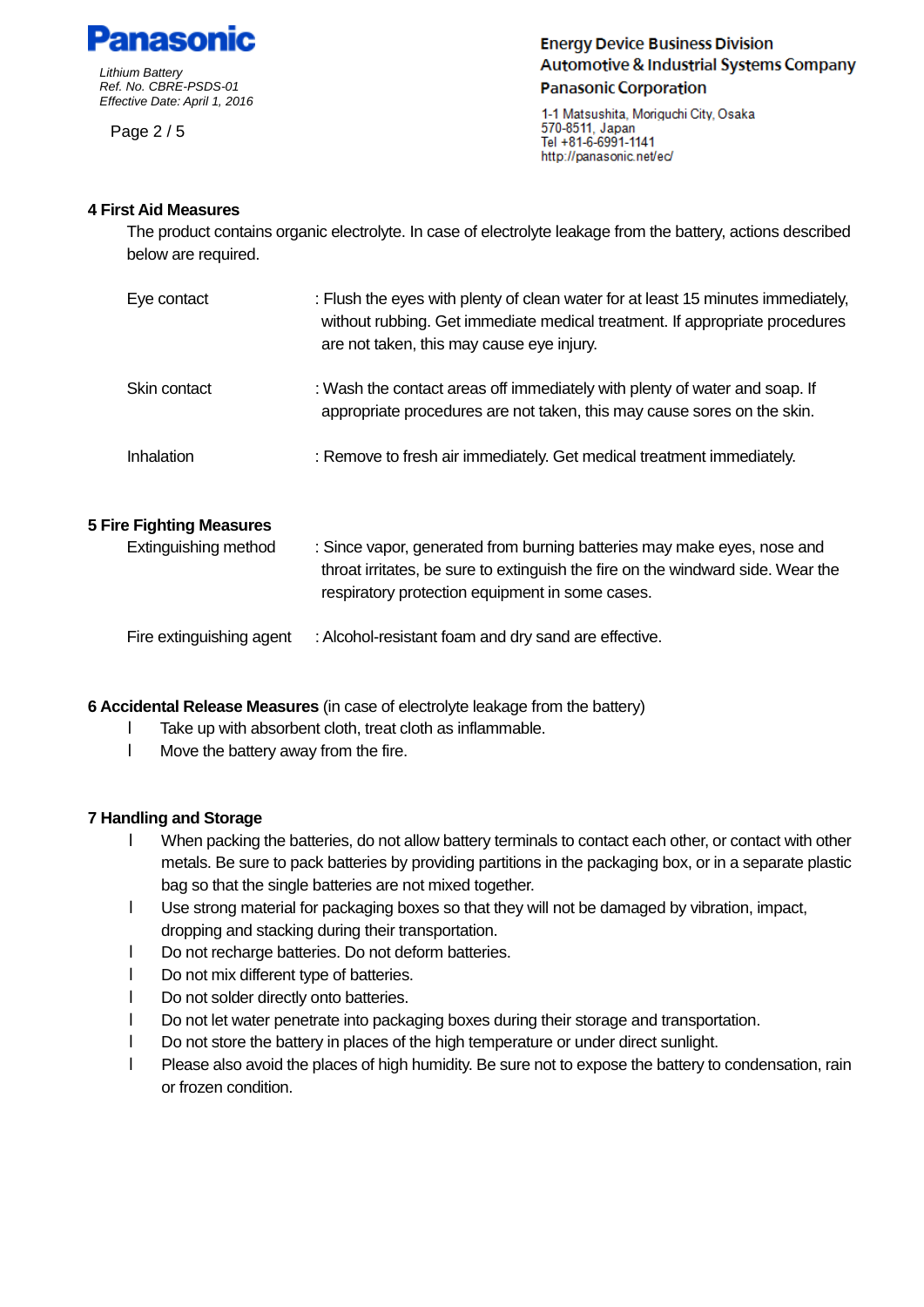

Page 3 / 5

**Energy Device Business Division Automotive & Industrial Systems Company Panasonic Corporation** 

1-1 Matsushita, Moriguchi City, Osaka 570-8511, Japan Tel +81-6-6991-1141 http://panasonic.net/ec/

#### **8 Exposure Controls and Personal Protection** (in case of electrolyte leakage from the battery)

 safety glove. Acceptable concentration : Not specified in ACGIH. Facilities : Provide appropriate ventilation system such as local ventilator in the storage place.<br>Protective clothing : Self-Contained Breathing Apparatus for organic gases, safety goggle, and

#### **9 Physical and Chemical Properties**

| Appearance | : Coin shape |
|------------|--------------|
| Voltage    | : 3 volts    |

#### **10 Stability and Reactivity**

Since batteries utilize a chemical reaction they are actually considered a chemical product. As such, battery performance will deteriorate over time even if stored for a long period of time without being used. In addition, the various usage conditions such as discharge, ambient temperature, etc. are not maintained within the specified ranges the life expectancy of the battery may be shortened or the device in which the battery is used may be damaged by electrolyte leakage.

# **11 Toxicological Information** (in case of electrolyte leakage from the battery)

| Acute toxicity    | : Oral(rat) $LD50$            | 2,000mg/kg (estimated) |
|-------------------|-------------------------------|------------------------|
| <i>Irritation</i> | : Irritating to eye and skin. |                        |
| Mutagenicity      | : Not specified.              |                        |
| Chronic toxicity  | : Not specified.              |                        |

#### **12 Ecological Information**

In case the worn-out battery is disposed of on land, the battery case may corrode and leak electrolyte.

#### **13 Disposal Considerations**

When the battery is worn out, dispose of it under the ordinance of each local government.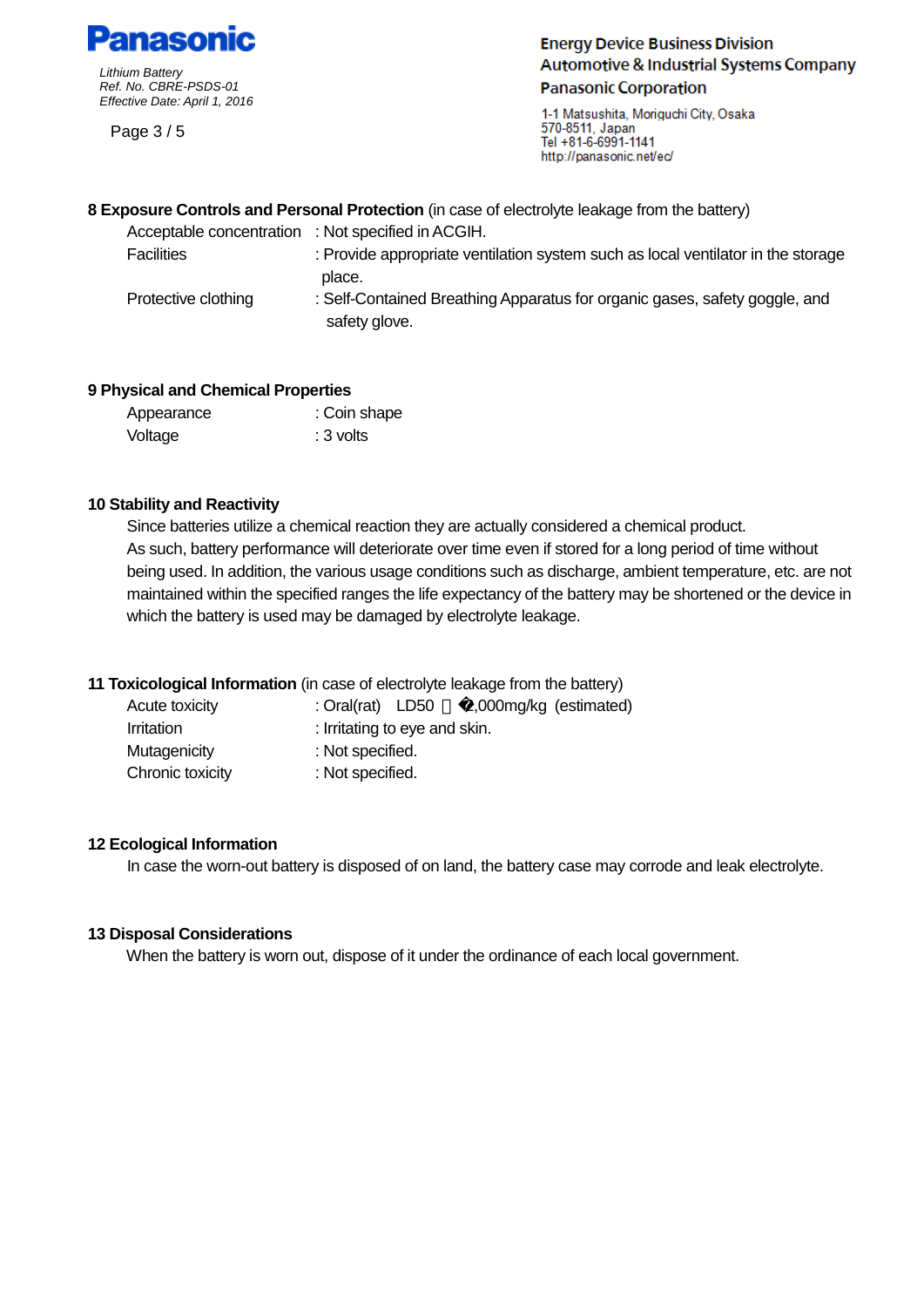

Page 4 / 5

**Energy Device Business Division Automotive & Industrial Systems Company Panasonic Corporation** 

1-1 Matsushita, Moriquchi City, Osaka 570-8511, Japan Tel +81-6-6991-1141 http://panasonic.net/ec/

## **14 Transport Information**

During the transportation of a large amount of batteries by ship, trailer or railway, do not leave them in the places of high temperatures and do not allow them to be exposed to condensation.

During the transportation do not allow packages to be dropped or damaged.

| Proper shipping name | : Lithium metal batteries                                                                              |  |  |  |
|----------------------|--------------------------------------------------------------------------------------------------------|--|--|--|
| UN Number, UN Class  | (for the Air transport by PI968 Section IA or IB)<br>: UN3090, Class9                                  |  |  |  |
|                      | (for the Marine transport and the Air transport by Section II of PI 968,<br>: Exemption<br>969 or 970) |  |  |  |
|                      | Even though the cells are classified as lithium metal batteries (UN3090 or 3091),                      |  |  |  |
|                      | they are not subject to some requirements of Dangerous Goods Regulations                               |  |  |  |
|                      | because they meet the following:                                                                       |  |  |  |
|                      | 1. for cells, the lithium content is not more than 0.3g;                                               |  |  |  |
|                      | 2. each cell is of the type proven to meet the requirements of each test in the                        |  |  |  |
|                      | UN Manual of Tests and Criteria, Part, sub-section 38.3.                                               |  |  |  |
|                      | 2. a she e all in mean the student in ICO0004, se stilie die stem :                                    |  |  |  |

3. each cell is manufactured in ISO9001 certified factory.

 packaging label and shipping documents varies by shipping companies. Make sure to confirm in advance with your shipping company. Please refer to the following reference information about concrete ways of transportation. Actual content of

|                  | Reference  | Packing Instruction(PI)/<br>Special provision(SP) | <b>Note</b>                                           |
|------------------|------------|---------------------------------------------------|-------------------------------------------------------|
| Air transport    | IATA(2)(5) | PI 968 Section A                                  | Cells, Cargo Aircraft only; Net quantity per package  |
|                  |            |                                                   | Max. 35kg                                             |
|                  |            | PI 968 Section B                                  | Cells, Cargo Aircraft only; net quantity per package  |
|                  |            |                                                   | Max. 2.5kg                                            |
|                  |            | PI 968 Section                                    | Cells, Cargo Aircraft only, not more than one package |
|                  |            |                                                   | in any single consignment; net quantity per package   |
|                  |            |                                                   | Max. 2.5kg                                            |
|                  |            | PI 969 Section                                    | Cells packed with equipment                           |
|                  |            | PI 970 Section                                    | Cells contained in equipment, button cell batteries   |
| Marine transport | IMDG(3)    | SP 188                                            |                                                       |

Information of reference

#### **15 Regulatory Information**

IATA Dangerous Goods Regulations IMO International Maritime Dangerous Goods Code